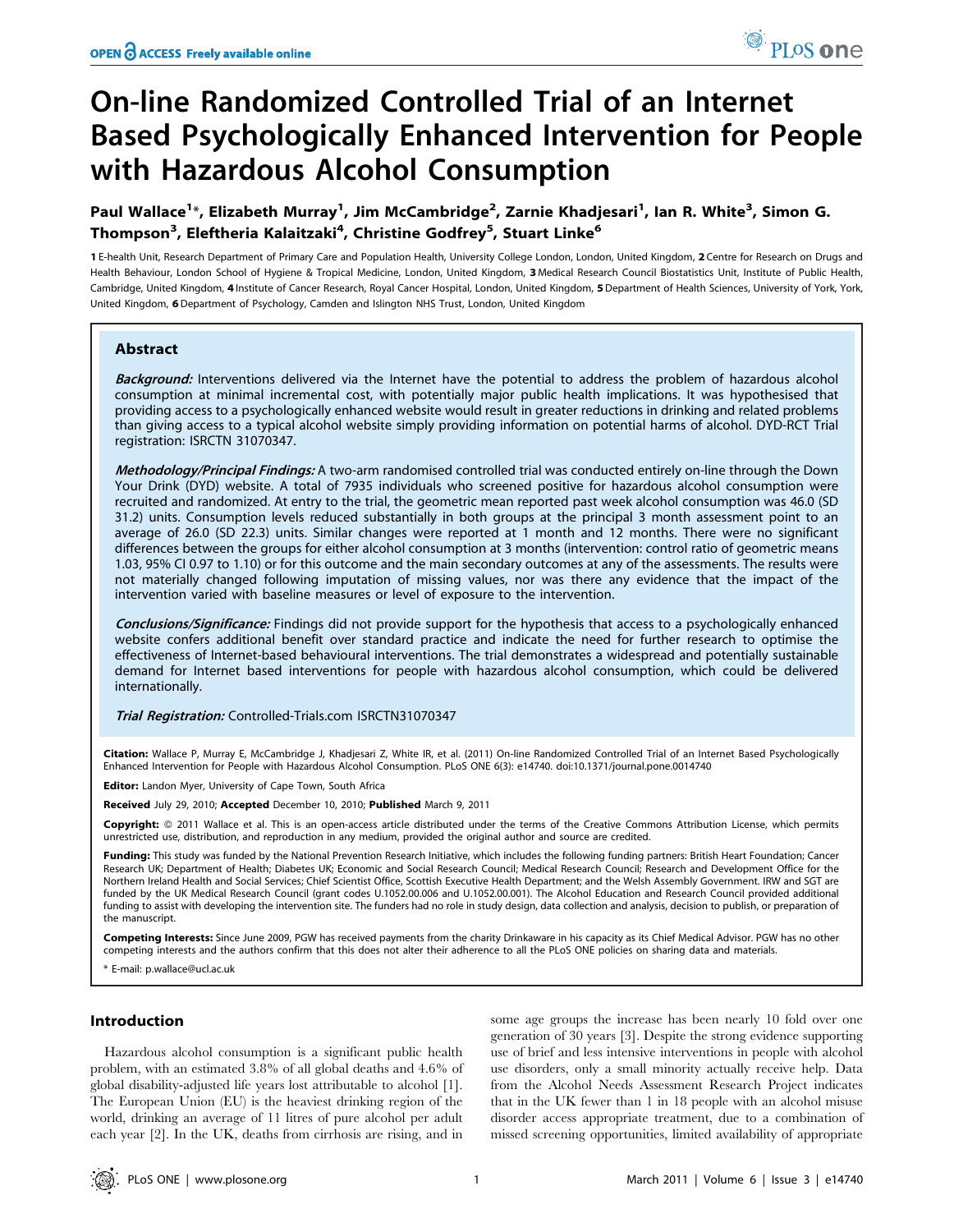alcohol services, stigma associated with access and the wish to resolve problems alone [4]. Psychologically enhanced interventions delivered via the Internet could address all of these factors at minimal incremental cost, with potentially major public health implications.

Population access to the Internet is increasing rapidly, and in 2009 penetration was estimated to be 77% in the UK, 64% in the EU as a whole, and 74% in the US [5]. Psychologically enhanced web-based interventions make use of digital technologies to deliver a range of tailored behavioural techniques via the Internet, and have been shown to be associated with improved knowledge, self-efficacy, perceived social support, health behaviours and clinical outcomes [6]. There is growing evidence about the use of the Internet to deliver smoking cessation interventions, where automated, self-help interventions tested in on-line randomized controlled trials have recruited large numbers of participants and yielded differences in abstinence rates ranging from 8% to 20% [7]. Despite evidence that large numbers of people with risky drinking behaviours access Internet based interactive interventions [8], research in this area has been limited, with most studies employing brief normative feedback to college student samples recruited off-line [9,10]. Additionally small trials of on-line interventions in adult populations have recruited through advertisements in newspapers, health related web-sites and telephone population surveys [11–13].

On-line trials can have major advantages over traditional face-toface studies. Once the development costs have been met, they have minimal incremental running costs thus offering the ability to recruit very large numbers of participants. Different components of Internet technology allow rapid assessment, recruitment and randomisation, instantaneous collection of standardised and secure data, and delivery of on-line interventions in a controlled and uniform manner. Adoption of Internet based trial methods is increasing despite associated problems of high rates of attrition [14,15]. Studies have indicated that on-line trials are most suitable when the intervention is safe, the medical disorder can be confirmed by remote means and outcome measures assessed using electronically transmissible technologies [16]. This paper reports the results of a large scale pragmatic on-line trial which satisfied all of these criteria.

The aim of the trial was to compare the relative effectiveness and cost-effectiveness of an on-line, psychologically enhanced, interactive computer-based intervention (DownYourDrink, DYD) in reducing alcohol consumption with a flat, text-based information website in hazardous and harmful drinkers. The objectives were to:

- N Determine the effectiveness of DYD in enabling users to reduce their total alcohol consumption;
- Determine the effectiveness of DYD in reducing alcohol related harm in users;
- N Determine the costs associated with the development and use of DYD;
- Determine the cost-effectiveness of DYD as a public health intervention.

# Methods

The protocol for this trial and supporting CONSORT checklist are available as supporting information; see Checklist S1 and Protocol S1.

#### Design

line [17](Protocol S1). It was conducted in three phases: pilot, main trial and main trial extension (Figure 1). There were only minor differences in design between each phase (Box S1), and as these were deemed unlikely to affect outcomes materially, analysis was undertaken on data pooled from all three phases.

# Ethics and data protection

This study was conducted according to the principles expressed in the Declaration of Helsinki. Ethics approval for the study was granted by the University College London Research Ethics Committee, and all data were kept in accordance with provision of the UK Data Protection Act 1998. All patients provided written informed consent for the collection of data and subsequent analysis.

#### Trial registration number

SRCTN 31070347

#### Intervention and comparator websites

For the duration of the trial, both the intervention and the comparator websites were located at a single website address: www.downyourdrink.org.uk. The intervention website, hereafter known as DownYourDrink, or DYD, was a theoretically informed programme, based on brief intervention and psychological treatment principles. It offered three phases, each of which was divided into levels with different materials and associated exercises and tasks. If followed in order they provided a natural progression through three stages: decision making (Phase 1, "It's up to you"); implementing change (Phase 2, "Making the change"); and relapse prevention (Phase 3, "Keeping on track"). However, users were free to design their own route through the programme, and could use it as often or as seldom as they wished. Phase 1 was based on the principles of motivational enhancement therapy, phase 2 used computerised cognitive behavioural therapy and behavioural self control principles, and phase 3 was based on principles of relapse prevention. There were a number of interactive ''e-tools'' including a ''thinking drinking diary'' in which users could record their alcohol consumption along with emotional and behavioural triggers and responses. Further details about the development and content of the intervention are available elsewhere [18].

The comparator website used a similar graphical design and style to present simple, text-based information about the harms caused by excess alcohol consumption. It did not contain any interactive components, and users did not have access to the etools. For the duration of the trial, this comparator website was also referred to as DownYourDrink so that participants were not aware whether they had access to the intervention or comparator site.

#### Recruitment

Participants were people who came across DownYourDrink while browsing the web. An earlier, simplified form of DYD had initially been launched in 2000 [19] and by the start of the trial had accrued a large number of users [8]. Most new users came to DYD from a web-search engine, such as Google or Yahoo, or from the home page of Alcohol Concern, the UK's largest alcohol charity. When users reached the home page they were invited to take a screening test (the three item Alcohol Use Disorders Identification Test or AUDIT-C [20]). Users who scored 5 or more on the AUDIT-C were informed they were potentially at risk from their alcohol consumption, and invited to join the trial. They were informed that the trial was comparing different areas of the DownYourDrink website to see which was the most effective, and

A two-arm individually randomised controlled trial for people with hazardous alcohol consumption was undertaken entirely on-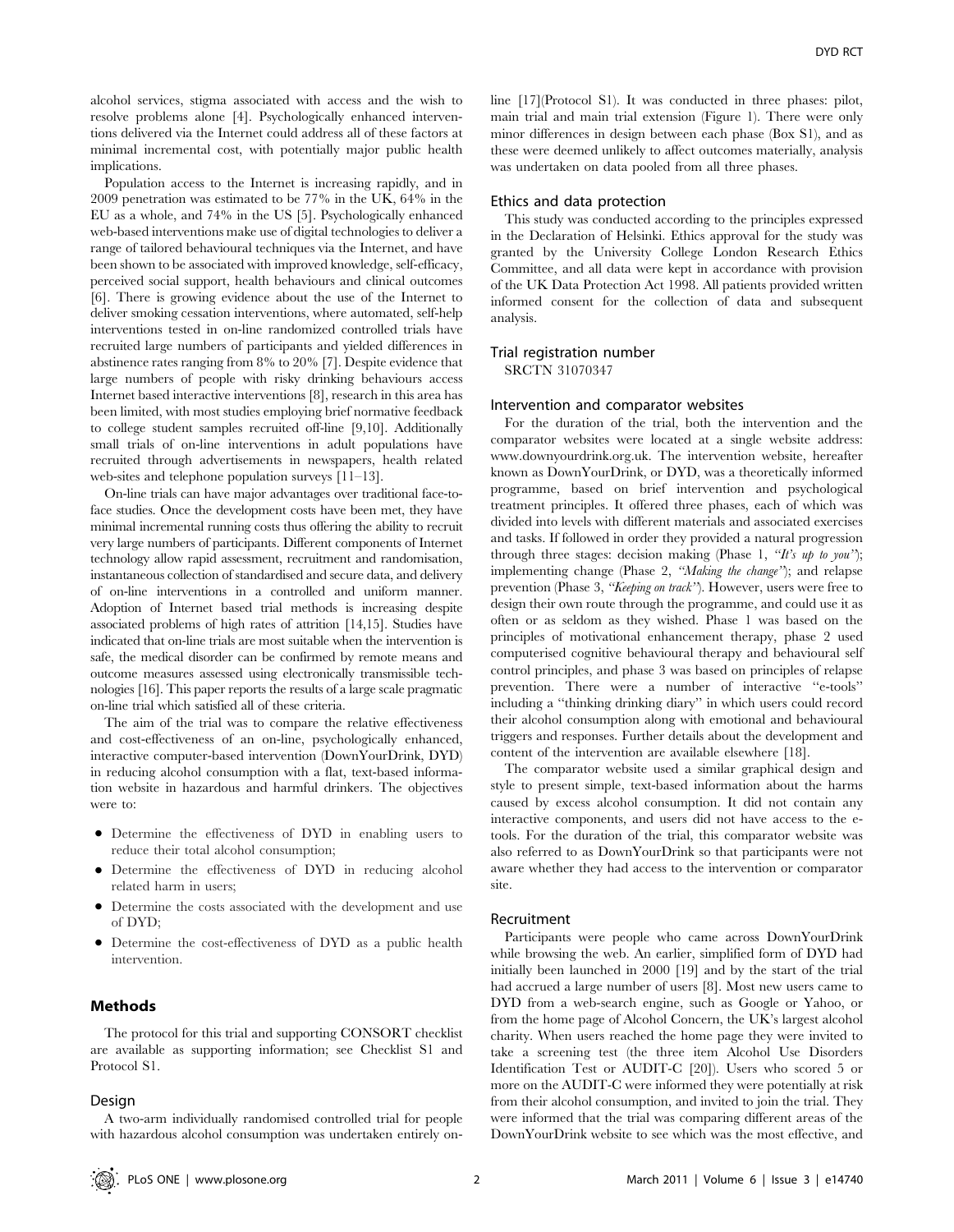

I = Intervention; C = Comparator

\* See Box S1 for description of minor differences between the three phases

\*Numbers (%) completing primary outcome measure (TOT-AL).

#### Figure 1. CONSORT diagram.

doi:10.1371/journal.pone.0014740.g001

that for the duration of the trial, access to DYD was only available to trial participants. Eligible participants who consented to participate were asked to register, which included providing a user name, password and valid e-mail address. This e-mail address was used to send an automated link which gave participants access to the intervention or comparator site according to their randomised allocation. The AUDIT-C scores from users who did not consent to participation in the trial were discarded automatically for ethical reasons.

Eligibility criteria were deliberately kept broad. Eligible participants were adults (aged 18 or over), scoring 5 or more on the AUDIT-C, who provided informed consent. Participants were required to have internet access. Participants who declared themselves unable to understand written English, or unwilling to complete follow-up questionnaires were excluded. People who were excluded from the trial, or who chose not to participate, were directed toward other on-line alcohol websites.

# Randomisation

Randomisation occurred in two stages. The first randomisation occurred after completion of consent and core baseline data. At this point, participants were stratified by age and gender and randomised to one of four secondary outcome measures (see below). Once all baseline measures were completed, participants were randomised to either the intervention or the comparator website. This second randomisation marked the trial entry point. Both randomisation procedures were automated, using centrallyallocated computer-generated random numbers. Thus there was no possibility of any of the trial team influencing the allocation of participants and concealment of allocation was complete.

#### Outcome measures

Reactivity to assessment, or the effect of measurement itself on alcohol consumption is a well-documented phenomenon in alcohol research [21,22]. For this reason, the total burden of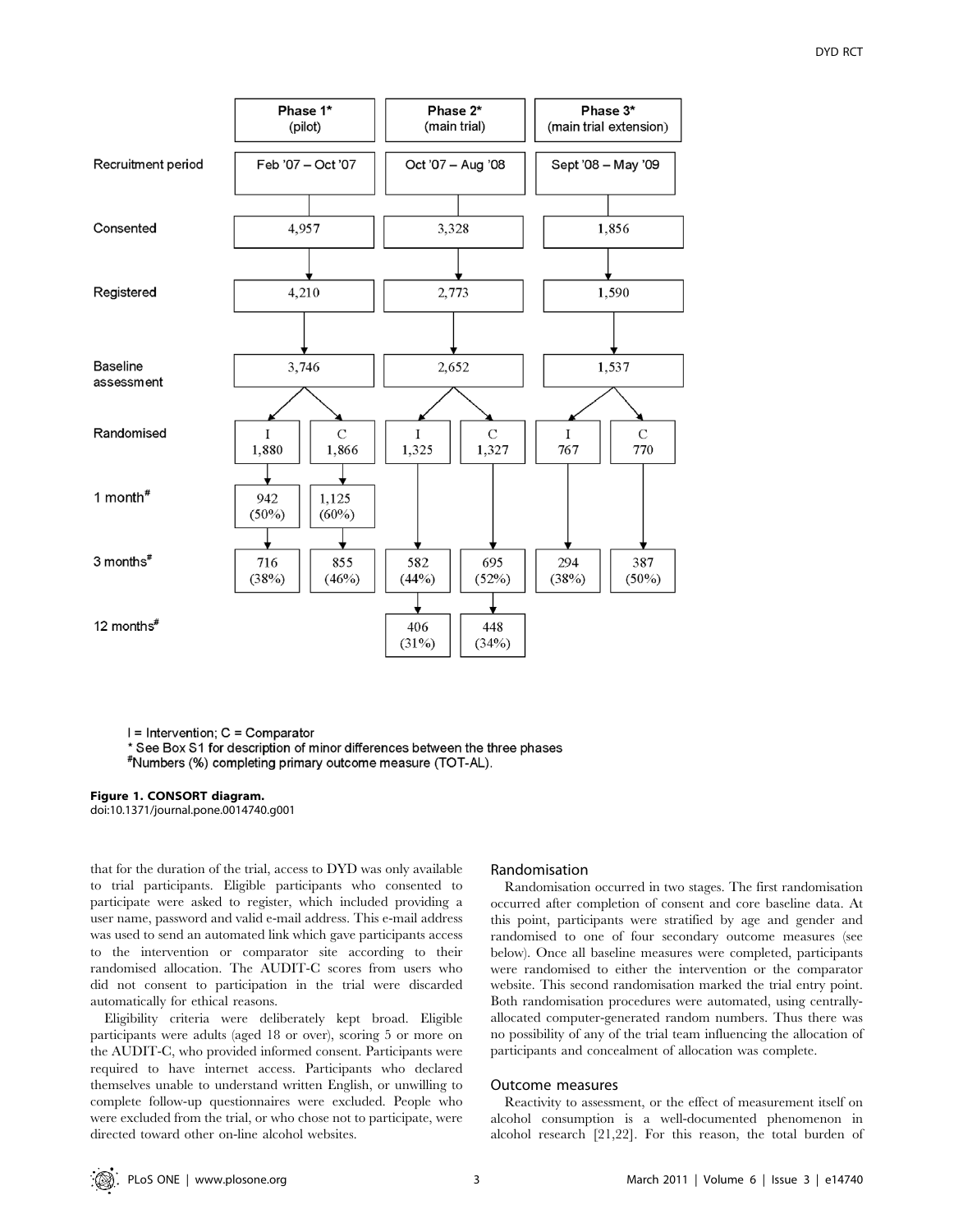DYD RCT

assessment was kept to the minimum. All participants completed the primary outcome measure which was the TOT-AL [23]. The TOT-AL is a validated on-line measure which provided a dropdown menu for the selection of type, brand and size of beverage, and calculated the cumulative unit content of the drinks consumed over the previous 7 days (1 unit is equivalent to approximately 8 g ethanol). All participants also completed the 5 item quality of life measure, the EQ-5D [24] for the purposes of health economic analysis. We designed two single item measures to determine selfefficacy (confidence in one's ability to change behaviour) and intention, both important predictors of behaviour and intermediate variables along the pathway of change [25]. In addition, participants were asked to provide some basic demographic data at baseline (age, highest level of education attained, marital status, children, ethnicity and country of residence).

Participants were randomly allocated to one of four secondary outcome measures, each of which addressed different domains of alcohol-related harm: the Alcohol Use Disorders Test (AUDIT) [26], the Leeds Dependence Questionnaire (LDQ) [27], the Alcohol Problem Questionnaire (APQ) [28], and the ten item Clinical Outcomes in Routine Evaluation (CORE) (a measure of mental health) [29].

# Data collection

All data were collected on-line. At follow-up participants were sent an automated e-mail with an embedded hyperlink to the assessment questionnaires. Data collected at follow-up consisted of the primary outcome measure, the EQ-5D, single item measures of self-efficacy and intention, and the same secondary outcome measure completed at baseline. Up to three reminders were sent at 7 day intervals to non-responders, with the final reminder containing a request for participants to tell us their past week alcohol consumption only.

The duration of follow-up varied in the three phases of the trial. During Phase 1 (pilot), follow up was at 1 and 3 months; in the main trial follow-up was at 3 and 12 months, and in the main trial extension, follow-up was at 3 months only (Box S1). The main reasons for extending the main trial were ethical concerns. The steady recruitment, combined with unsolicited free text emails from participants, suggested that DYD was meeting a need not met by alternative services. For this reason, we were reluctant to follow our original plan which had been to make DYD unavailable to new users once our target sample size had been achieved. Equally, we could not make the intervention freely available to new users for fear of contaminating the existing trial. Hence we decided to extend recruitment to the trial, but alter the consent and follow-up procedures so that follow-up was only requested at three months. After the end of Phase 3 (main trial extension), we made the control site freely available to new users for three months, and after all data collection had been completed, made the intervention site freely available to all users.

# Statistical methods

Sample size calculation. A 20% reduction in past week alcohol consumption, irrespective of initial level, is typical of noninternet brief interventions [30]. In an earlier cohort study of DYD the observed mean reduction in alcohol consumption was 35% in men and 17% in women [8]. In this study the standard deviation of weekly alcohol consumption was slightly less than the mean in both men and women at both baseline and follow-up. Making a conservative assumption that the standard deviation would be equal to mean, led to the calculation that 430 participants providing follow-up data at the principal end-point in each arm would be required to give 90% power at the 5% significance level

to detect a 20% difference in the past week's reported alcohol consumption between intervention and control groups [17].

Statistical analyses. Statistical analysis was carried out according to a pre-specified plan, comparing groups as randomised at each follow-up point. TOT-AL data were skewed and were therefore log-transformed (after adding 1 unit/week) before analysis. Means of the log-transformed data were transformed back to the original scale and are described as geometric means [31]. For those unused to geometric means, the value of the geometric mean is very similar to the value of the median. To enable comparison of our data with other alcohol intervention trials we also report the arithmetic mean in the text, as this measure has often been used in reporting trial data despite the presence of skew in the data [10]. Adjusted analyses were performed using linear regression models of outcome on randomised group, adjusting for baseline values of the respective outcome measure, AUDIT-C, age, education, self-efficacy, log (TOT-AL+1), EQ5D and gender. Missing data were handled in three stages. First, primary analyses used all available results but without imputation of missing data. Second, alternative analyses used last observation carried forward (LOCF) and multiple imputation of missing outcomes from other outcomes and website use data. Third, sensitivity analyses for missing data assumed plausible arm-specific differences between responders and non-responders [32]. Because the above analyses estimated only the effect of allocation to the intervention website, we additionally undertook a complier-average causal effect analysis to estimate the effect of compliance with the intervention [33]. This was initially performed defining compliance as more than 1 session or access to more than 10 pages within the first 3 months from randomisation, and subsequently assuming benefit to be proportional to number of page downloads and estimating the benefit of downloading 100 pages using instrumental variable methods [34]. Both these analyses used multiple imputation to handle missing outcome data.

# Health economics

Costs of the intervention included resources required in the original development of the DYD internet site and revisions undertaken for the trial by a development group comprising academics, clinicians and lay members and programmed by web consultants. Development of the control website was assumed to take a minimal proportion (5%) of overall costs. Care was taken to separate development of the intervention from research costs. Invoices for programming costs were separated into research, intervention and control costs, with 20% of the development group's time assumed to be concerned with research issues. All figures are at 2008 price levels. The primary outcome for economic evaluation was quality-adjusted life-years (QALYs) based on EQ-5D questionnaire responses valued by the UK Social Tariff valuations [35].

# Results

# Recruitment and follow-up

The recruitment period was from February 2007 until May 2009 (Figure 1). Recruitment rates were maintained throughout, averaging around 65 participants per week (Figure S1). Of the 10,141 visitors consenting to take part in the trial, 7,935 (78%) completed baseline data collection and randomisation procedures to enter the trial. At 3 months, 1,592 (40%) of the intervention group completed the TOT-AL compared with 1,937 (49%) of controls  $(P<0.001)$ . Differential response rates were present across at all assessment points (Figure 1).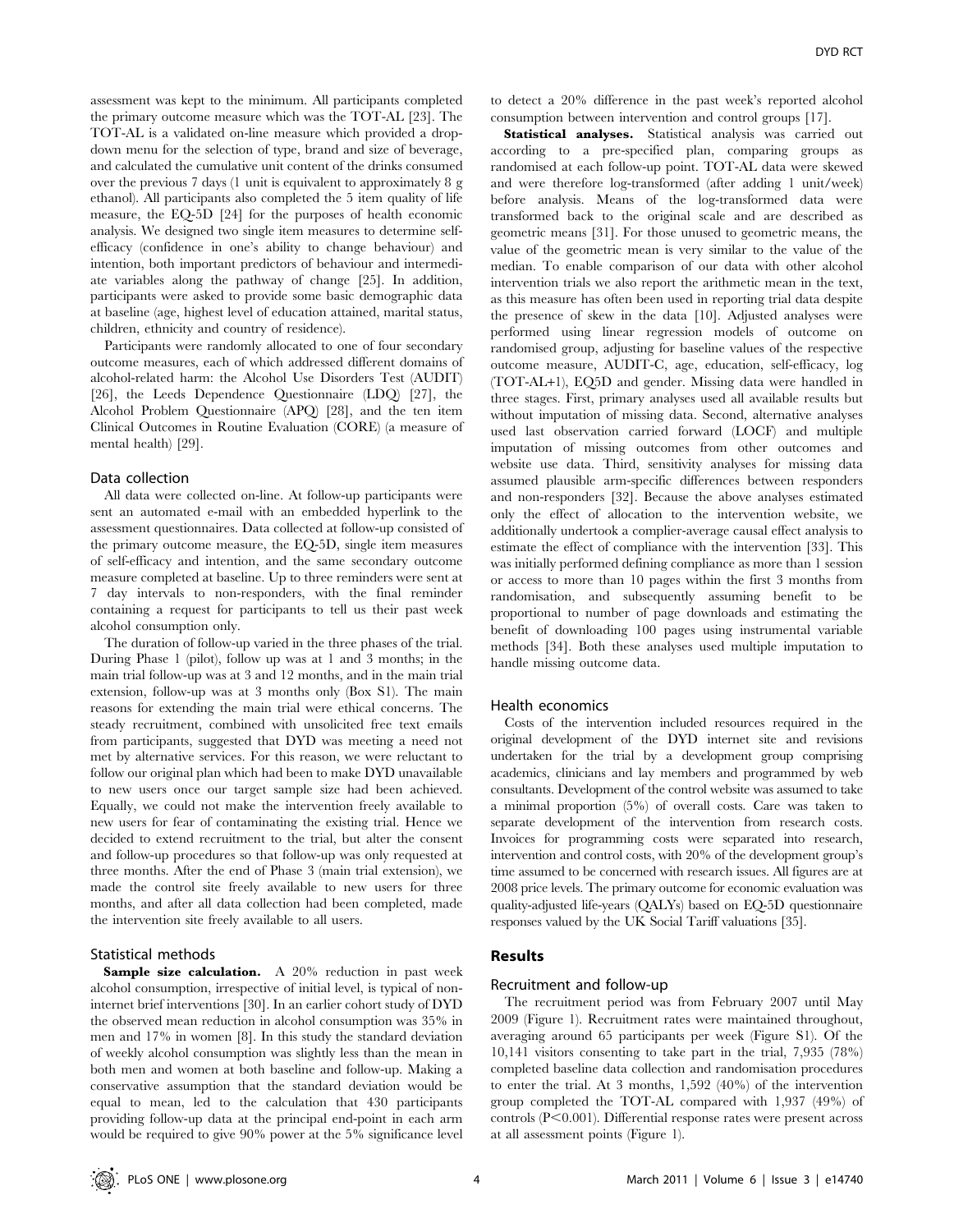#### Baseline assessment

Although the majority of participants were White British (84%) and resident in the UK (88%), there were some from ethnic minorities, and 73 countries were represented amongst respondents. Mean age was 38 years, 57% were women and 52% were educated to at least degree level. The participants were heavy drinkers (geometric mean past week's alcohol consumption at baseline 46.0 (SD 31.2) units), drinking most days, binge drinking, and regularly drinking above recommended limits (Figure 2, baseline), but reported little evidence of dependence. There were no differences between randomized groups for any baseline characteristic (Table S1). Arithmetic mean consumption at baseline was 49.1 units for women and 68.2 units for men.

# Website usage

Participants in the intervention group made an average of 2.33 (SD 3.63) visits to the site and downloaded an average of 67 (SD 79) pages in the first month following recruitment. For the control group, the averages were 1.24 (SD 0.75) visits and 13 (SD 12) pages downloaded  $(p<0.001$  for both visit and page comparisons) (Table S2).

# Primary outcomes

At 3 months, there was a substantial reduction in mean reported alcohol consumption in the intervention group (46.3 to 26.4 units) and the controls (45.7 units to 25.6 units). The adjusted ratio of geometric means between the two groups at 3 months was 1.03 (CI 95% 0.97 to 1.10), providing no evidence of difference between groups. Similarly, no differences were shown at 1 month or 12 months, the confidence intervals effectively ruling out the possibility of a relative reduction in mean alcohol consumption of 15% or more (Figure 2, Table 1). Similar reductions were seen in both groups at all assessment points in numbers of drinking days, days drinking above recommended limits and binge drinking occasions (Figure 2, Table S3). Arithmetic mean past week alcohol consumption for women at one, three and 12 month follow-up was 33.5, 33.1 and 27.9 units respectively, and for men intake was 48.6, 46.3 and 44.7 units at one, three and 12 months. Self-efficacy scores were higher for both groups at all follow-up assessments than at baseline. At 1 month, they were significantly higher in the intervention group than in controls, but this difference was small and not maintained at subsequent assessments. Intentions showed a slight decrease in both groups at all follow-up assessments. EQ5D scores showed little change in both groups at all assessment points (Figure 2, Table S4).

#### Secondary outcome measures

All measures showed improvements at all follow-up assessment points for participants in both the intervention and control groups but, with the exception of LDQ at 3 months, there were no significant differences between the groups for any measure (Table S5).

#### Subgroup analyses

Analyses to determine impact of pre-specified baseline characteristics (sex, educational level, baseline consumption) on past



Figure 2. Quantity and patterns of alcohol consumption and EQ5D scores by randomized group over time: means and 95% CIs. doi:10.1371/journal.pone.0014740.g002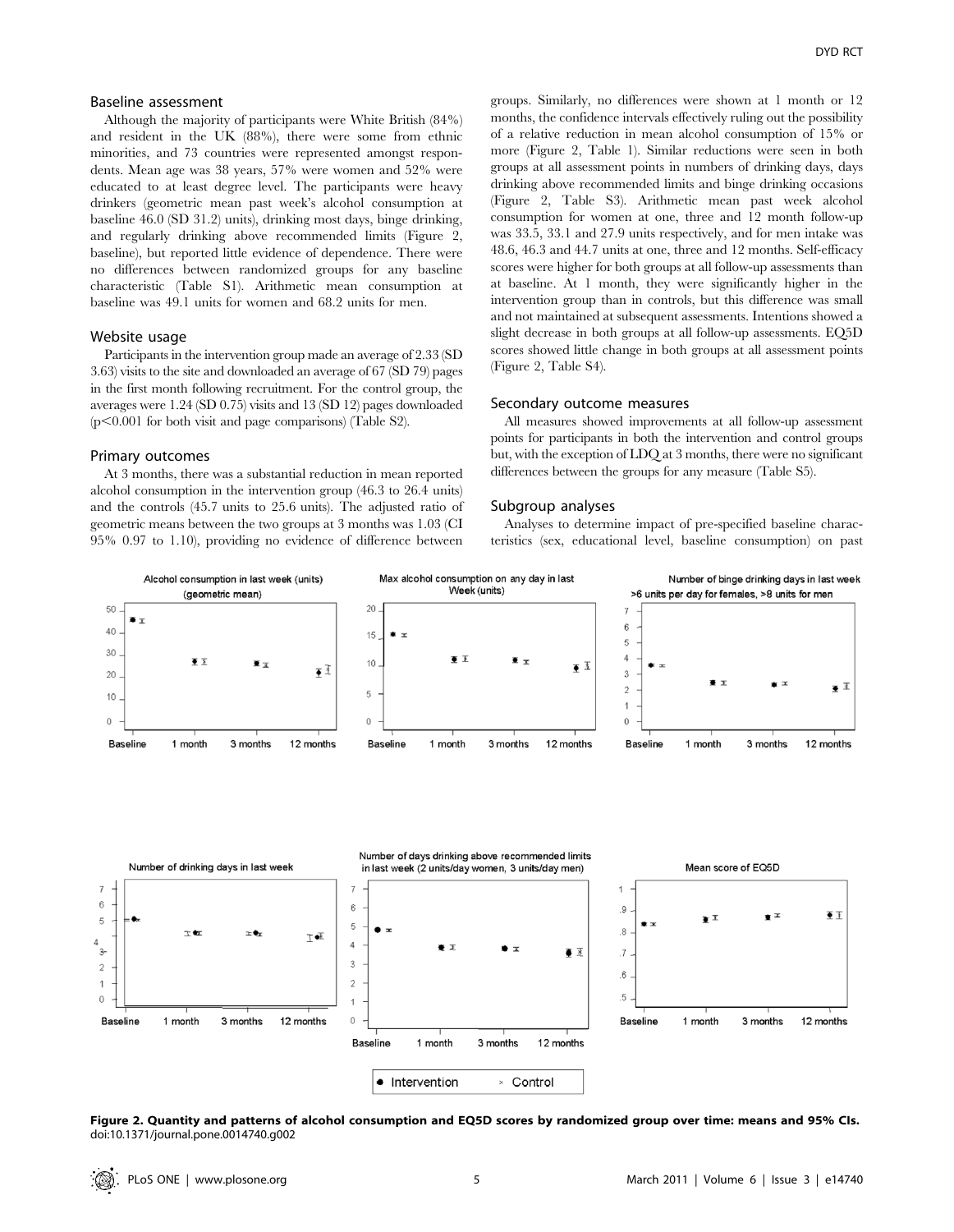**Table 1.** Reported alcohol consumption in last week (units) $#$  by randomised group.

| Time point**             | Geometric mean (SD)* |             | Adjusted ratio (intervention: control) of<br>geometric means (95%CI) $\delta$ |
|--------------------------|----------------------|-------------|-------------------------------------------------------------------------------|
|                          | <b>Intervention</b>  | Control     |                                                                               |
| Baseline $(n = 7,935)$   | 46.3 (31.8)          | 45.7 (30.6) | $\overline{\phantom{a}}$                                                      |
| 1 month ( $n = 2,067$ )  | 27.1(23.1)           | 27.1(22.5)  | 0.98 (0.90 to 1.07)                                                           |
| 3 months ( $n = 3,529$ ) | 26.4 (23.0)          | 25.6 (21.5) | 1.03 (0.97 to 1.10)                                                           |
| 12 months $(n = 854)$    | 22.0(20.0)           | 23.5(21.0)  | $0.99$ (0.85 to 1.15)                                                         |

 $#1$  unit = 8q of ethanol.

\*Approximate SD back-calculated from the log scale.

\*\*See Figure 1 for the data contributing to each time point.

\$ Adjusted for baseline alcohol consumption, AUDIT-C, age, sex, education, self efficacy and EQ5D.

doi:10.1371/journal.pone.0014740.t001

week's alcohol consumption, showed no evidence of differential effects of the intervention (all interaction P values $> 0.10$ , Table S6).

#### Sensitivity analyses for missing data

Results were little changed when missing data were handled using LOCF or multiple imputation (Table S7). Sensitivity analyses allowing for systematic differences between non-responders and responders indicated that equal differences in both arms of the trial would result in little change in results, but that asymmetrical differences could produce substantial changes (Table S8).

#### Effect of website exposure

In those complying with the intervention, the estimated average causal effect of allocation to intervention, expressed as a ratio of geometric means of past week's alcohol consumption, was 1.05 (95% CI 0.95 to 1.16) at 3 months. In those who downloaded 100 pages, the corresponding ratio was 1.06 (95% CI 0.94 to 1.19) (Table S9).

## Health economic analyses

The total cost of development and delivery of the DYD intervention was £107,317 and the control site cost was £3,390. These costs are detailed in Table S10. With the exception of the web maintenance costs (a small proportion of the total), these costs do not differ according to numbers accessing the site; hence the incremental costs per participant are small. The average cost per participant in the trial is  $\text{\textsterling}27.02$  for the intervention and 85p for the control, a difference of  $\text{\textsterling}26.17$ . No significant differences in EQ5D scores or variances were found and therefore no costeffectiveness ratio was calculated.

# Discussion

The psychologically enhanced, interactive computer-based intervention was not more effective in reducing alcohol consumption or related harms than a flat, text-based information website among hazardous and harmful drinkers. There were no differences in levels or patterns of alcohol consumption or secondary outcome measures between participants allocated to the intervention or control groups, at either the primary or secondary follow-up points. Participants in the intervention group made more use of the intervention than those in the control group, but we have no data on the relative satisfaction of the users in the two groups.

Both groups showed evidence at all follow-up points of striking improvements from baseline values in levels and patterns of alcohol consumption and in all secondary outcome measures. There are various potential explanations for these findings. Although there is clearly no difference between the effectiveness of the two interventions, it is not clear whether both interventions were effective or both were ineffective. The improvements demonstrated by trial participants could be partly due to regression to the mean (where people are motivated to join a trial at the time that their problem is most severe and through the natural history of a waxing and waning condition show an improvement over time) or to the effects of the trial assessment procedures. The therapeutic effect of assessment on alcohol consumption in trials has been well documented [21] and even minimal assessment, such as completing the 10 item AUDIT has been shown to have an effect size of 0.23 (95% CI 0.01–0.45) at 2–3 months follow-up [22]. Although we went to considerable lengths to reduce the burden of assessment it is still probable that completion of the primary outcome measure along with other aspects of study participation contributed to the observed reduction in alcohol consumption. The findings could also have been due in part to non-response bias, though this is not supported by the results of statistical analyses undertaken to deal with this anticipated aspect of the on-line trial performance. There was a marked differential in response rates between the intervention and control groups at 1 and 3 months, which had reduced but not vanished by 12 months. This differential response, with participants in the control group being more likely to respond than those in the intervention group has been seen in previous alcohol trials [36]. Our data cannot illuminate the reason for this differential, but it is possible that participants in the control group particularly welcomed the opportunity to undergo assessment, recognising this as an opportunity to reflect on their drinking behaviours.

The annual maintenance costs of DYD intervention were estimated at  $\angle$ 12,065. Even modest recruitment rates of 50 new entrants per week evidenced in the latter stages of the trial would yield a cost of only  $f<sub>1</sub>4.64$  per person. A mean improvement in health in terms of QALYs of only 0.01 over a 12 month period would make the intervention highly cost-effective (incremental cost-effectiveness ratio of  $£464$  per QALY). As reduced drinking is also associated with a reduction in public sector spending and improved health, such interventions taken up by those not currently accessing services could well be cost neutral and potentially significantly cost saving.

To our knowledge this is the largest pragmatic trial of an alcohol Internet intervention undertaken in the general popula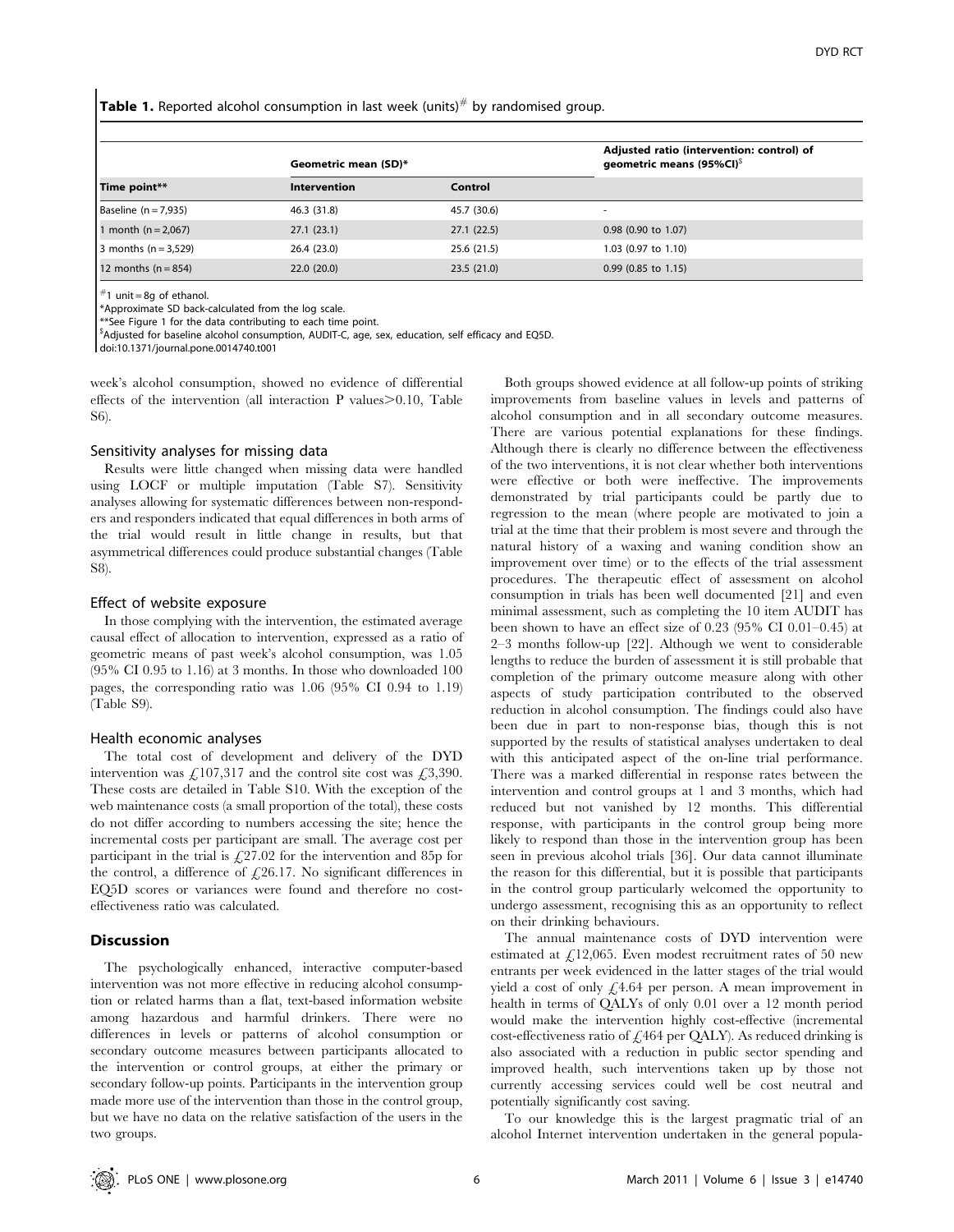tion. It succeeded in attracting website visitors with hazardous alcohol consumption, recruiting numbers which substantially exceeded initial expectations. The study employed an innovative on-line methodology well suited to the nature of the Internet based intervention and control websites. This presented significant methodological challenges in relation both to the exclusive use of on-line assessment and to compliance with the intervention and follow-up. An extensive evidence base indicates that self reporting of alcohol consumption is at least as reliable as face to face, though uncertainty remains about the performance of these measures in on line trials [37,38]. Many on-line trials have experienced high rates of attrition from follow-up [39] so we tested several methods to optimise response and employed a range of relevant statistical methods both to impute missing values and to estimate the effects of different levels of compliance with the intervention. Nonetheless, uncertainties remain, including the possibility of bias, as a result of the high rates of attrition from follow-up, and these need to be fully recognised in interpreting the findings.

Our results differ from previous trials of online alcohol interventions and this may reflect differences in study populations, trial procedures and comparator interventions [11–13]. The trial population in the present highly naturalistic study were webbrowsers, whereas other studies used at least some off-line recruitment procedures, either for obtaining consent [11], or for initial identification of potential participants [12,13]. This is likely to have implications for the study population. In this trial we used a non-interactive website which provided information about the harms of excessive alcohol consumption and advice on how to cut down. This contrasts with the Riper trial, where a pdf version of a psycho-educational brochure was used as a comparator [11]. Our decision was made partly on ethical grounds so that all participants would receive something at least as good as widely available selfhelp sites, and partly on research grounds to ensure trial participants were not made aware of which arm they had been randomised to.

The trial has indicated a potentially widespread and sustainable demand for Internet based interventions for people with hazardous alcohol consumption. Our findings do not provide any support for the hypothesis that psychologically enhanced interactivity confers additional benefit. However, the substantial improvement in quantity and patterns of alcohol consumption reported by participants in both arms of the trial suggests potential benefit from access to either website type, providing support for continued development and implementation of Internet applications of this kind.

# Supporting Information

Checklist S1 CONSORT Checklist.

Found at: doi:10.1371/journal.pone.0014740.s001 (0.23 MB DOC)

Protocol S1 Trial Protocol.

Found at: doi:10.1371/journal.pone.0014740.s002 (0.34 MB PDF)

Box S1 Differences in design between phases of the trial.

Found at: doi:10.1371/journal.pone.0014740.s003 (0.04 MB DOC)

Figure S1 Cumulative recruitment to trial. Found at: doi:10.1371/journal.pone.0014740.s004 (0.01 MB TIF)

Table S1 Baseline data by randomised group.

Found at: doi:10.1371/journal.pone.0014740.s005 (0.04 MB DOC)

Table S2 Use of intervention and comparator websites.

Found at: doi:10.1371/journal.pone.0014740.s006 (0.03 MB DOC)

Table S3 Patterns of reported alcohol consumption over time by randomised group.

Found at: doi:10.1371/journal.pone.0014740.s007 (0.04 MB DOC)

Table S4 Self-efficacy, intention and EQ5D scores over time.

Found at: doi:10.1371/journal.pone.0014740.s008 (0.04 MB DOC)

Table S5 Secondary outcome measures (assessed in 1:4 participants).

Found at: doi:10.1371/journal.pone.0014740.s009 (0.05 MB DOC)

Table S6 Subgroup analyses adjusting for baseline values.

Found at: doi:10.1371/journal.pone.0014740.s010 (0.07 MB DOC)

Table S7 Reported alcohol consumption in last week (units) by randomised group: alternative analyses allowing for missing outcome data.

Found at: doi:10.1371/journal.pone.0014740.s011 (0.04 MB DOC)

Table S8 Effect of intervention on reported alcohol consumption in last week (units): sensitivity analyses allowing for missing data.

Found at: doi:10.1371/journal.pone.0014740.s012 (0.05 MB DOC)

Table S9 Causal effects of using the intervention website on reported alcohol consumption in last week (units).

Found at: doi:10.1371/journal.pone.0014740.s013 (0.03 MB DOC)

Table S10 Summary of costs incurred in developing the intervention and comparator (2008 costs).

Found at: doi:10.1371/journal.pone.0014740.s014 (0.03 MB DOC)

# Acknowledgments

We thank Alcohol Concern for their collaboration with the trial and gratefully acknowledge the support and guidance of the members of the DYD RCT Trial Steering Group: Colin Drummond, Jonathan Elford, Marlie Ferenczi, Andy Haines (Chair) and Fran Heron. We thank Harvey Linke of Net Impact and Richard McGregor of Codeface Ltd for their work in developing the intervention and comparator and trial websites, and Jo Burns and Orla O'Donnell for project management.

# Author Contributions

Conceived and designed the experiments: PGW EM JM ZK ST CG SL. Performed the experiments: ZK. Analyzed the data: IRW ST EK CG. Wrote the paper: PGW EM. Chief investigator and grant holder of the study: PGW. Wrote the paper originally submitted for review: PGW. Led on the design of the study and methodological issues: EM. Revised the paper in response to reviewer comments: EM. Contributed to the design of both the protocol and the intervention: JM. Contributed to the interpretation of the data and to the writing of the final report: JM ZK IW ST EK CG SL. Was the study research fellow and contributed to the development of the trial intervention and control websites: ZK. Was the health economist responsible for analysis and reporting of cost effectiveness: CG. Contributed to the study design and led the development of the intervention website: SL.